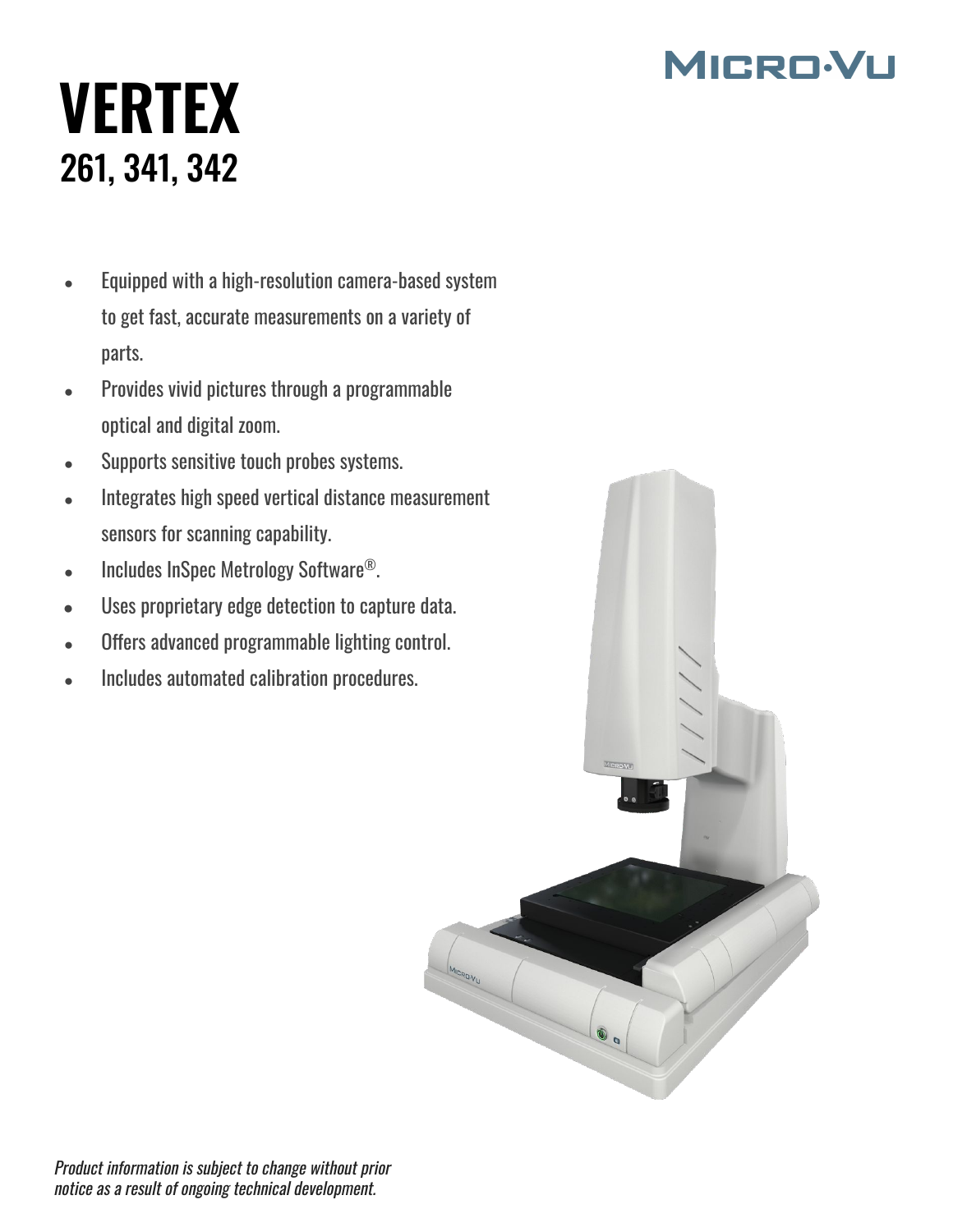

## Technical Specifications

|                                      | Vertex 261                                     | <b>Vertex 341</b> | <b>Vertex 342</b> |
|--------------------------------------|------------------------------------------------|-------------------|-------------------|
| <b>Physical</b>                      |                                                |                   |                   |
| <b>Measurement Volume [mm]</b>       | 250 x 160 x 160                                | 315 x 315 x 160   | 315 x 315 x 250   |
| <b>Stage Capacity [kg]</b>           | 10                                             | 20                | 20                |
| <b>Exterior Dimensions [mm]</b>      | 755 x 1130 x 1075                              | 900 x 1410 x 1065 | 900 x 1410 x 1245 |
| Machine Weight [kg]                  | 100                                            | 150               | 160               |
| XY Max Speed [mm/s]                  | 250                                            |                   |                   |
| Z Max Speed [mm/s]                   | 100                                            |                   |                   |
| Linear Resolution [µm]               | 0.1                                            |                   |                   |
| <b>Electrical</b>                    |                                                |                   |                   |
| Input Voltage [VAC]                  | 100-240                                        |                   |                   |
| <b>Power Consumption (Max) [W]</b>   | 120                                            |                   |                   |
| <b>Power Consumption (Idle) [W]</b>  | 45                                             |                   |                   |
| <b>Power Consumption (Sleep) [W]</b> | 35                                             |                   |                   |
| <b>Environmental</b>                 |                                                |                   |                   |
| Operating Temperature [°C]           | 18 - 27; <1 change per hour, <2 change per day |                   |                   |
| Storage Temperature [°C]             | $0 - 50$                                       |                   |                   |
| <b>Relative Humidity</b>             | 30% - 80% (Non-Condensing)                     |                   |                   |
| Sound Level [dB(A)]                  | < 70                                           |                   |                   |
| Max Altitude [m]                     | 4000                                           |                   |                   |

Stage capacity is based on an evenly distributed load.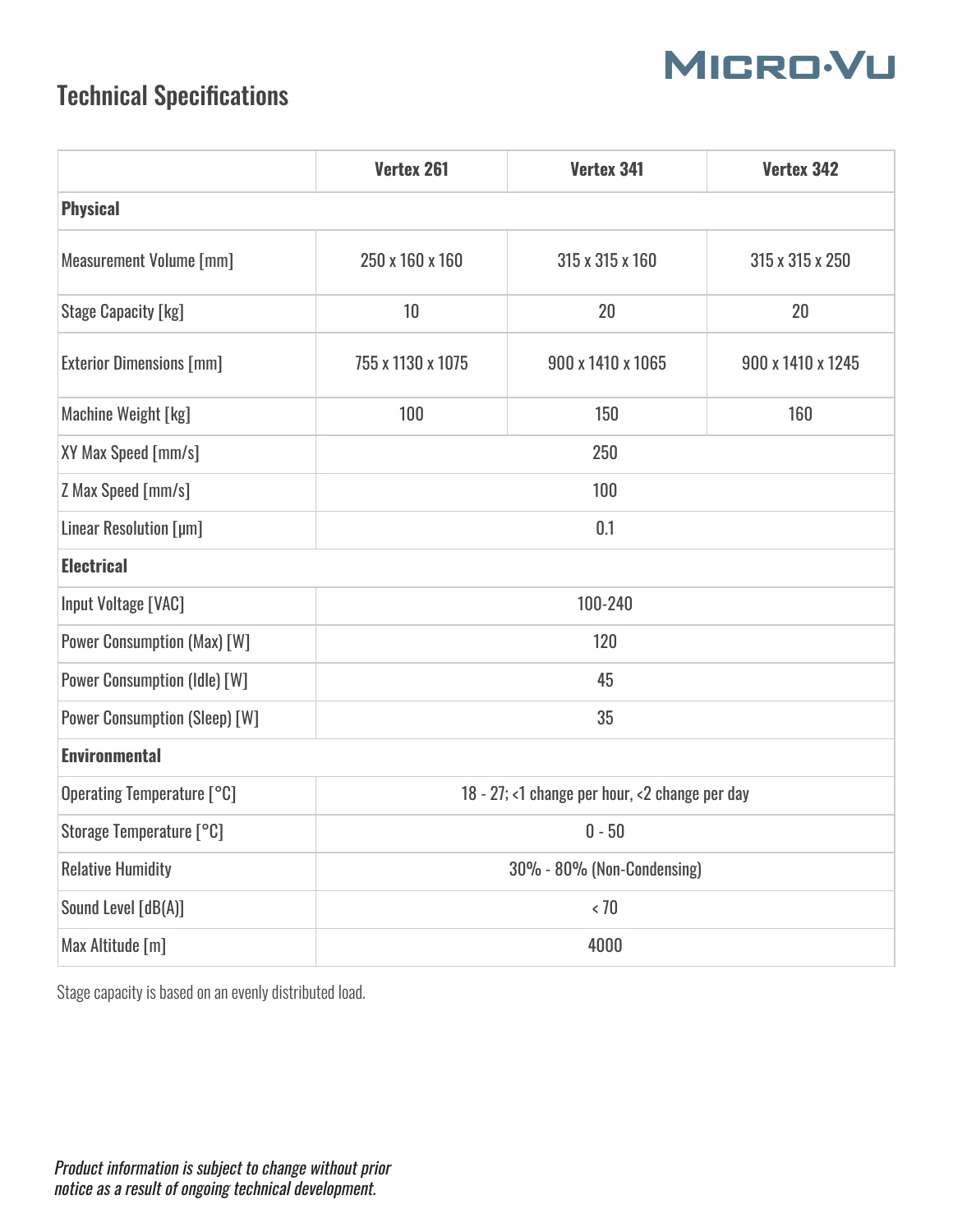# **MICRO-VU**

# Configuration Options

## Camera Options:



#### A. Color Camera:

- Utilizes white illumination system.
- Offers vivid chromatic information increasing the contrast of color parts.

### Optical Sensor Configuration Options:

#### A. Standard Zoom Range Lens or 6x Lens:

- Has an optical and digital hybrid zoom range of 19.5:1.
- Achieves an optical configuration and magnification of ≈20x - 390x**\***.
- Its simplicity and compactness usually allows for higher accuracy measurements and a longer life span.

Product information is subject to change without prior notice as a result of ongoing technical development. **\***Monitor size and resolution affect on screen magnification.



- B. Monochrome Camera:
	- Utilizes red illumination system.
	- Offers higher optical resolution compared to a color system.

#### B. Extended Zoom Range Lens or 12x Lens:

- Has an optical and digital hybrid zoom range of 36:1.
- Achieves an optical configuration and magnification of ≈15x - 540x**\***.
- Offers a larger field of view in low magnification and higher resolution in high magnification.